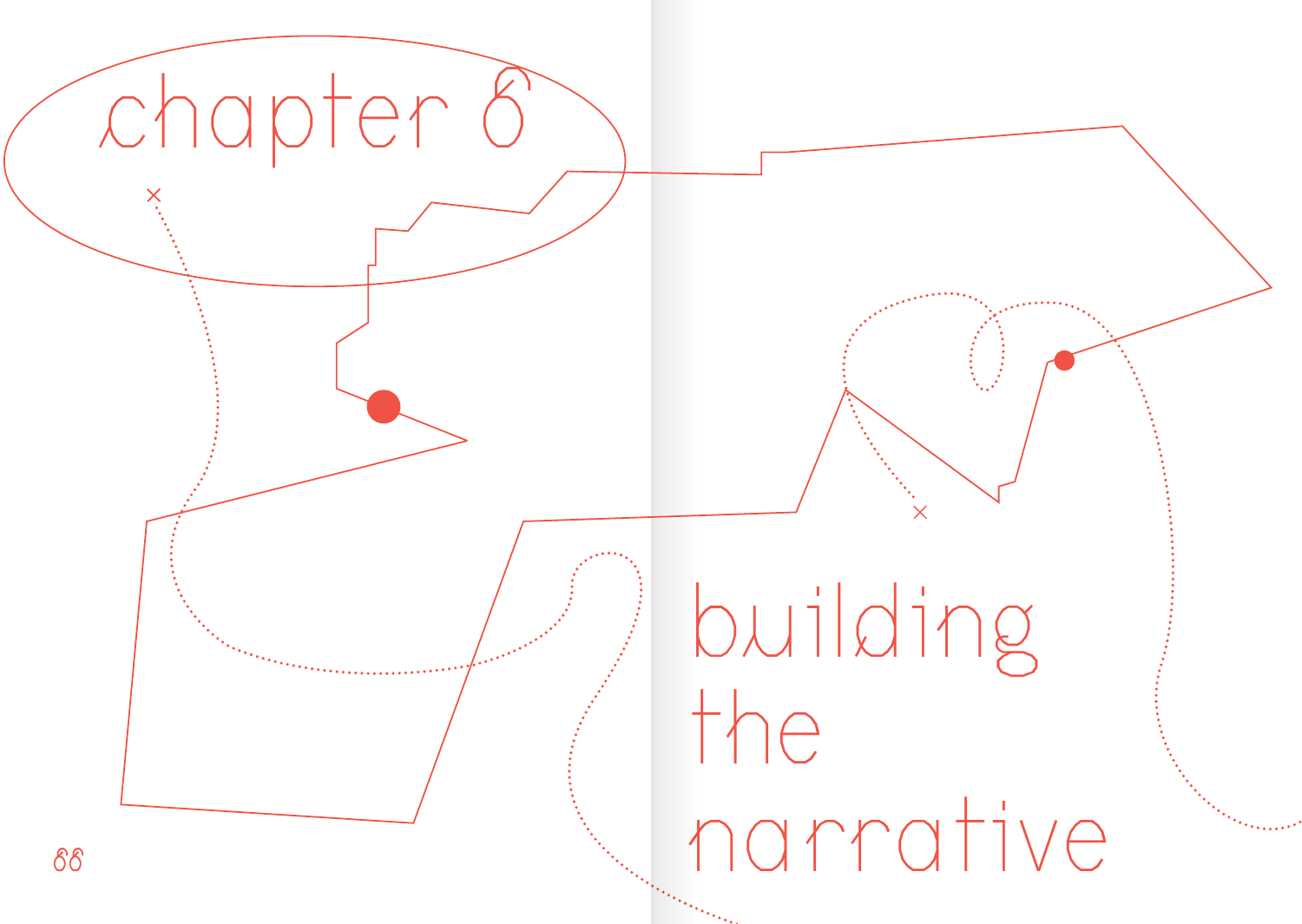## building the narrative

When setting out to craft their narratives, storytellers have a huge task at hand. Stories, depending on how they are crafted, can literally change the way people think. "Jour-

## "Journalists create the world for people."

nalists create the world for people," Jelena Dzekseneva, the anthropologist in Lyon, said. "They imagine the world from what they see and hear in the media, and approach people they meet in the streets based on this." Indeed, it is hard to underestimate the power of narratives. The philosopher Michel Foucault, in his writings on power, spoke about how discourse defines and produces knowledge, an important form of power, and impacts the way we act and think. Our stories and how we narrate them, therefore, are real manifestations of power.

Many participants spoke about the process of craft-

ing stories: how it may be done in damaging ways, but also for the better. Laure Makarem from ARM in Lebanon said that the fact that someone writes well and has a track record of cover-"There has to be some sharing of power, otherwise ethics and trainings don't matter."

68 69 grows up, she will feel proud about this video." Sukkar said. ing an issue does not necessarily mean that their approach is good: "It doesn't mean that they intend to transfer power to the people they meet. There has to be some sharing of power, otherwise ethics and trainings don't matter." Makarem remembered a journalist who photographed one of ARM's members in a particularly good way. "It was not like, 'I want this to be a dark portrayal' but rather asking the person: 'How do you want to portray yourself?' Such small things make a difference," Makarem said. Rayan Sukkar from Campji also recalled an example that she liked, a video she saw about a girl living as a refugee in Lebanon. "She took us on a visit to where she lives. She spoke about problems in her life – lack of water, other things. But it showed the girl's strength. I think even when she

Storytellers make many decisions when building their narratives. They select what angles and orientation to take, which details to bring to light or omit, and how to describe people and places. Therefore, even if they are invisible in the story itself, storytellers remain at the center of the narrative process. Fatima Alhaji, the journalist in Berlin, said that she acknowledges her privileged position. "I know that I am powerful in this position and that I have to keep an eye on myself all the time. Because it can be tempting as a journalist to use your privilege, to just 'go and get the best story and that's it,'" she said. Sukkar, the journalist from Campji, agreed with Alhaji: "The person writing an article should think one thousand times about what kind of a link or connection they create with their story," she said.

Stories may serve to enrich our understanding of certain topics – or do the opposite, reinforce stereotypes and narrow ideas. Nigerian author Chimamanda Ngozi Adichie, in a widely viewed  $\underline{\text{IED Talk}}^{10}$  from 2009, describes how the fact that we only have 'single stories' about certain issues and places in the world limits our understanding. 'Single stories' lack nuance and complexity, and convey only one type of image from a particular place, over and over again. When this happens, when one singular story gets told over and over again, we will think that this is the full and only truth.

Dzekseneva, the anthropologist, described a film she watched about an Italian island where many migrants arrived: "It was a nice movie and I really liked it," she said. "But we only got to know the Europeans in the movie. We came with them into the kitchen, we went on someone's boat, we saw someone's son playing. The migrants in the movie were only shown as a group of people, and we didn't get to know any of them." If people who are migrants or refugees are portrayed in the media like this, only as members of anonymous groups and without showing their own trajectories, it leads to othering and xenophobia in society. "The media plays a huge role in reproducing a discourse of 'us' and 'them', especially in Europe," Simone Spera, the PhD student from Italy, said. "It reproduces the idea that migrants are people who arrive in boats, even though in Europe most migration happens between European countries."

10 | www.ted.com/talks/ chimamanda\_ngozi\_adichie\_the\_danger\_of\_a\_ single\_story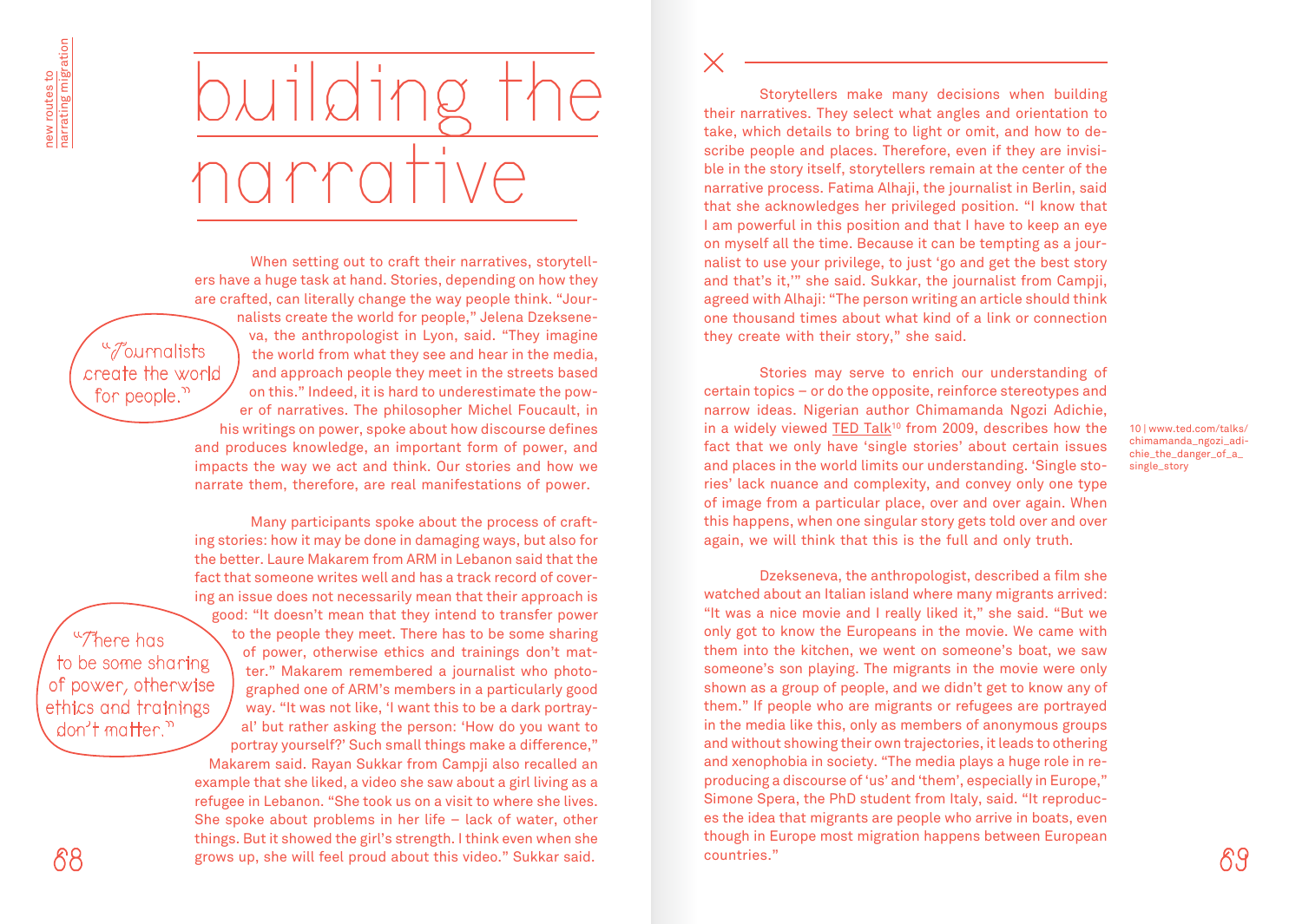have more stories Nudrat Kamal, a writer and lecturer of comparative literature in Karachi, Pakistan, spoke in a podcast episode<sup>11</sup> about the need to dismantle the hegemony of 'single stories.' "If you have more stories it becomes like a kaleidoscope. Instead of one view it's like many, many images and stories, and all of them are in conversation with one another, perhaps contradicting and complicating one another." In every way, Kamal said, this is a question of power: "If we want to, like I want to, make the world more equitable in power, we need more stories. We need less stories from people who are already in power and more stories from people who are different and don't necessarily have that global power."

> All of this is contingent on how storytellers narrate stories. It is the result of choices that may be unconscious, but can be brought to attention with self-inquiry and reflection. Doha Adi from Sawa for Development and Aid said that they changed the way they tell stories through experience: "Organisations like us, which started as grassroots organisations, learned about ethical standards along the way. We used to share posts on social media with children crying and people receiving aid. But people told us, 'I don't want to be portrayed like that, I was going through a bad phase and that is not who I am.'" Now, Sawa for Development and Aid has another way of working. "We have created standards and now keep them in check. At first, we drew bullet points and then kept developing them. This document is now fifteen pages long," Adi said.

11 | www.soundcloud. com/user-968223567/ unlocked-bonus-episode-49

"If you

it becomes like a kaleidoscope.»

> Representations in the media have real implications. Several participants described how negative images of migrants and refugees "create a world," like Dzekseneva said, that reflects such negativity. Adi mentioned the media's focus on portraying families in camps. "There are a lot of refugees who don't live in camps, who are students and employees. We rely on them for the human resources for agriculture and industries for our basic needs." When journalists fail to capture that, "refugees feel useless and lose their self esteem," Adi said. "If you are constantly told that you are worthless, you will be convinced of that." Samih Mahmoud from Campji said that the mainstream media continues to show refugees in Lebanon in bad light: "When a Syrian person for example does something wrong, they broadcast their nationality. Even

This – details and cliché descriptions, references to nationality, race or gender – is how narratives play a role in shaping our understanding of migration. Throughout the last few years of reporting on refugees and migration, many major outlets have used expressions like 'waves' or people 'flowing' across borders: words fit to describe natural emergencies, not the movement of human beings. David Cameron, the former prime minister of the U.K., was quoted<sup>12</sup> saying that a "swarm of people" was coming to the island. Even the BBC, the British public service broadcaster, spoke13 of people who are migrants as a 'flood' and 'stream' in their reporting (and illustrated the same article with a photograph where migrants are portrayed in a group, without introducing anyone by name).

12 | www.theguardian. com/uk-news/2015/ iul/30/david-cameron-migrant-swarm-language-condemned

13 | www.bbc.com/ news/world-europe-33204681

Adi said that her NGO thinks carefully about what words to use in their documentation and communication. "We don't use the word 'beneficiary' for instance, we say 'community member' or 'participant,'" she said. Once, Sawa for Development and Aid did a video about the community kitchen they put up each Ramadan. "But the subtitles said, 'we are feeding 10,000 people.' That was wrong, we don't use that language. We are not feeding people, as if they are passive recipients of aid," Adi said.

Sukkar, the journalist from Campji, also spoke about the importance of choosing words. "After I travelled abroad and saw perspective there, I realised that giving importance to the veil, for instance, can lead to islamophobia." For her, describing someone as veiled in a story had never had particular meaning – it was just a description like any other. "But if we want a common message, one that does not evoke hatred or generate stereotypes, we should think about words like these," she said. For Adi, again, a seemingly insignificant choice between 'war' and 'crisis' has real consequences. "Many journalists say 'the Syrian crisis' even though it is a war. This lessens what people go through. If we use the word 'war' we remember that these people are not safe in their country," she said. "It is really beautiful to sit in front of someone who tells you all about their life.»

 $70$  if it has nothing to do with the person being Syrian." The and simple measures can contribute to shifting per-  $74$ When writing about migration, very small and simple measures can contribute to shifting per-